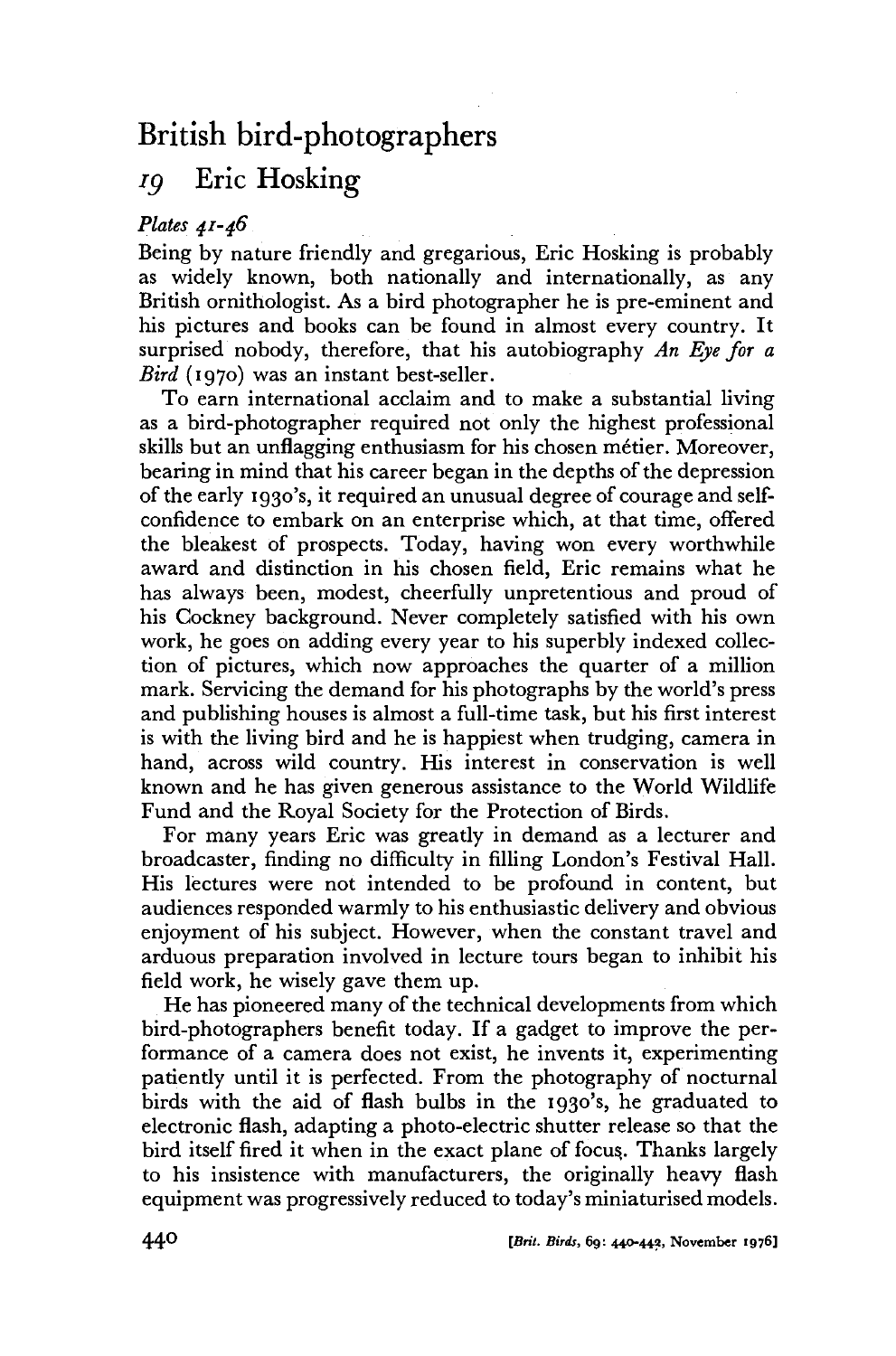An unforeseen bonus for ornithology emerged from electronic flash—the detail obtainable on the negative was so minute that food carried to nestlings could be accurately identified.

Eric Hosking's knowledge of cameras is encyclopaedic. Having progressed from an early box Brownie and a 1909 mahogany quarter-plate Sanderson field camera, he experimented with all the British, German and Japanese 35 mm cameras. Manufacturers competed for his endorsement. In 1966, when he and I were passing through Moscow, he spotted the new Russian iooo mm mirror lens and immediately acquired one. Though critical of some of its technical aspects, he later demonstrated its capacity by successfully photographing an Ibex *Capra hircus* at a distance of a quarter of a mile in the rugged Kirthar mountains of Pakistan. He is, incidentally, a capable mountaineer and tree climber, in spite of the loss of an eye and the handicap of a permanently damaged foot.

Between 1955 and 1967, I was fortunate enough to be able to recruit Eric as principal photographer on nine major expeditions of ornithological exploration in various countries. There is no better opportunity, when the going is really arduous, for judging a man's character. Even when our vehicle was wrecked in the Jordan Desert, or when the U-2 'spy plane' incident resulted in our being temporarily sequestered behind the Iron Curtain in Bulgaria, Eric's cheerful disposition remained unruffled. Although never able to master any foreign language, he established an immediate rapport with the natives of every country we visited, whether they were frontier sentries, local princes, or bare-footed peasants. After a strenuous 16-hour day in tropical heat he would stay up half the night to repair someone else's camera by torchlight. He was generous, too, in many small ways, such as letting other members ride in the coveted front seats of our jeeps, or in lending his own precious equipment.

Although now widely travelled, Eric never permits foreign customs to interfere with his staunchly conservative personal habits. Official occasions, exalted titles, or opulence make no impression on him. For example, when members of our Pakistan expedition were invited by the Amir of Bahawalpur to dine at the magnificent Sadiq-gahr Palace, he simply ignored the formalities. Some choice French wines accompanied the elaborate meal. Eric, as a strict teetotaller, did not hesitate to demand his invariable beverage tea, which die Amir obligingly ordered a liveried servant to produce. On another occasion in England, when Eric was chatting with a royal duke, he casually called him 'old boy'. Such is his personal charm that in neither of these incidents was the VIP in the least offended.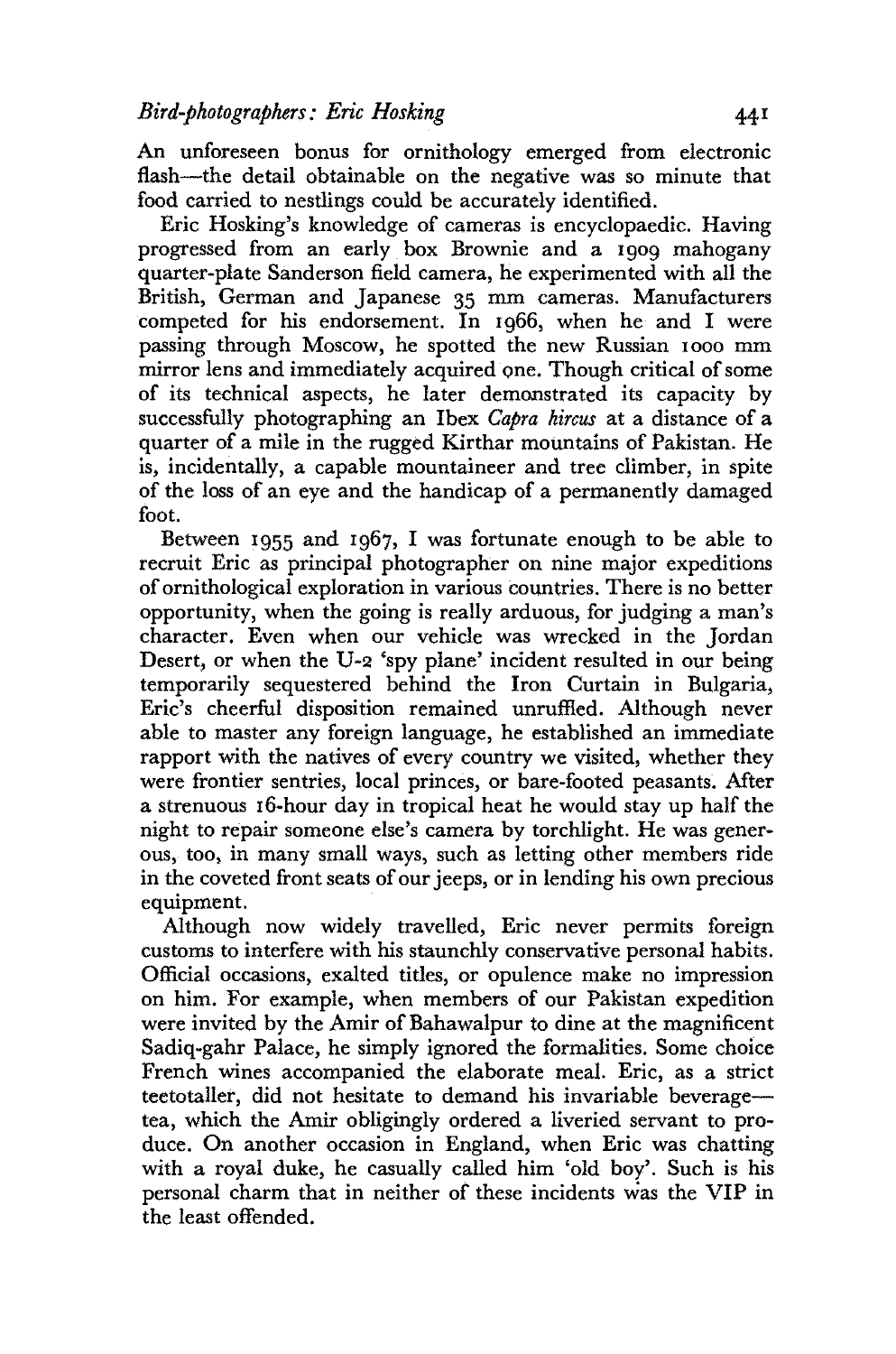In the thirty years I have known him, I have seen him really angry only once. This was when he found a nest which had been heavily 'gardened' by a bird-photographer. His own code of conduct is strict and he refuses to attempt even a much needed picture if he judges that desertion might result. He will tie back an obscuring branch, but scrupulously restores both the nest vegetation and his own track to the nest-site.

The selection of Eric's photographs shown here typifies his work and range of interests. Four of them were obtained in Spain, in three different years, and two others also resulted from trips abroad, to the Netherlands and Norway, The Black Vultures *Aegypius monachus* (plate 42a) and Eagle Owls *Bubo bubo* (plate 45b) are two examples of species very rarely photographed at the nest. The other six were obtained in Britain, at some of his favourite spots: Minsmere, Suffolk, and Hilbre Island, Cheshire, where he has so often taken full advantage of the opportunities to photograph waders, and in the wilds of northern Scotland. Indeed, the Greenshank *Tringa nebularia* settling on to its eggs (plate 46b) was photographed in Sutherland as recently as June 1976.

There are many other ways in which Eric has contributed in his chosen field. For more than 16 years, from i960 until June of this year, he was photographic editor of *British Birds.* He initiated the annual feature 'More examples of the best recent work by British bird-photographers', which has provided a showcase for his amateur and professional colleagues, and also the series 'British birdphotographers', in which he himself now appears here.

Eric's life is a full one. Photographer, ornithologist, technician, inventor, lecturer, broadcaster, author, foreign traveller, holder of high office in half a dozen societies, winner of a drawerful of medals and a happily married family man with a wide circle of friends. What more can life offer? In concluding this tribute I cannot do better than quote from HRH Prince Philip's foreword to Eric's autobiography: 'Anyone can see what marvellous pictures he takes and he has amassed a wealth of experience and knowledge, but no one could be kinder or more encouraging to beginners and to the amateur.' GUY MOUNTFORT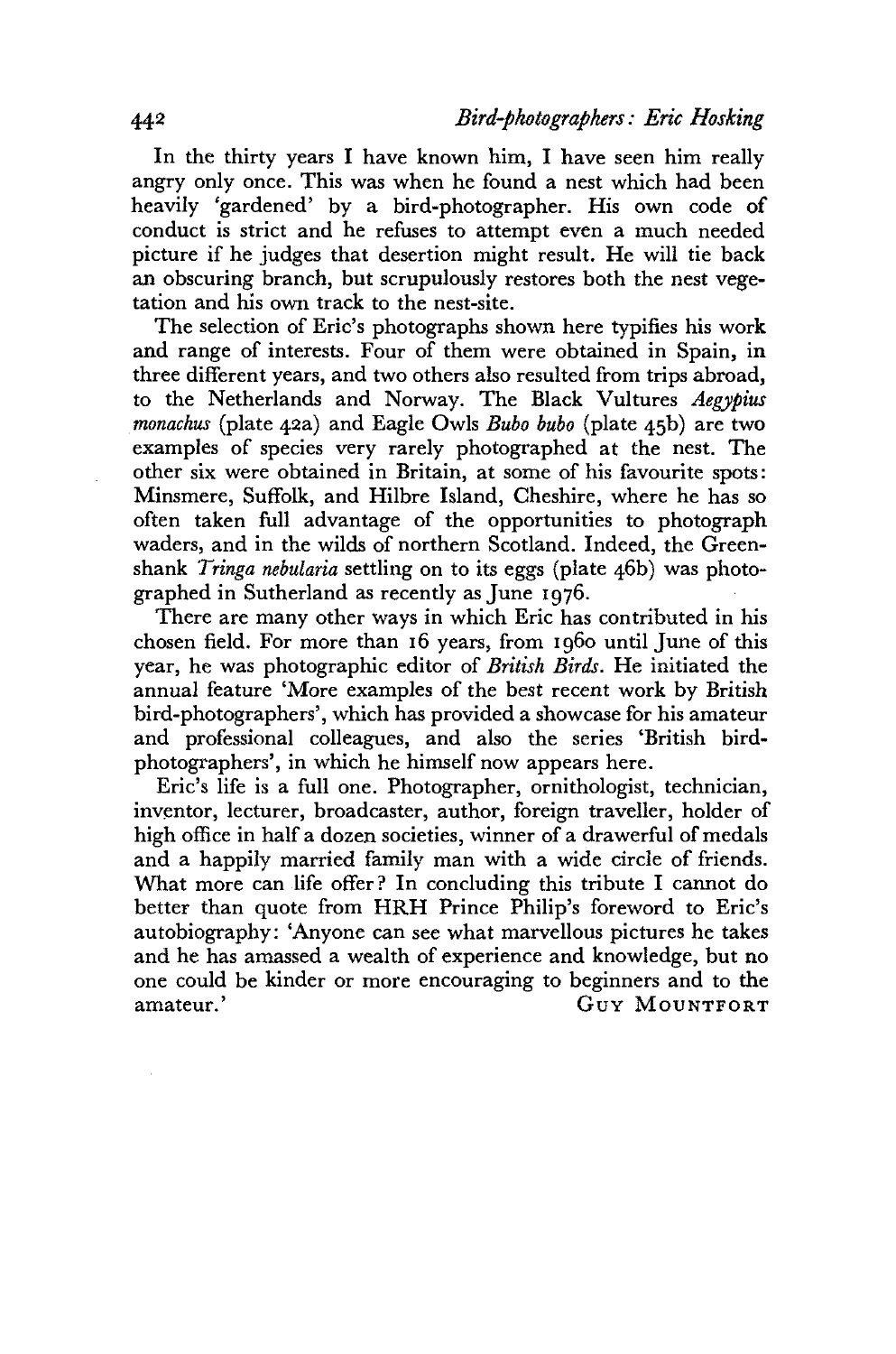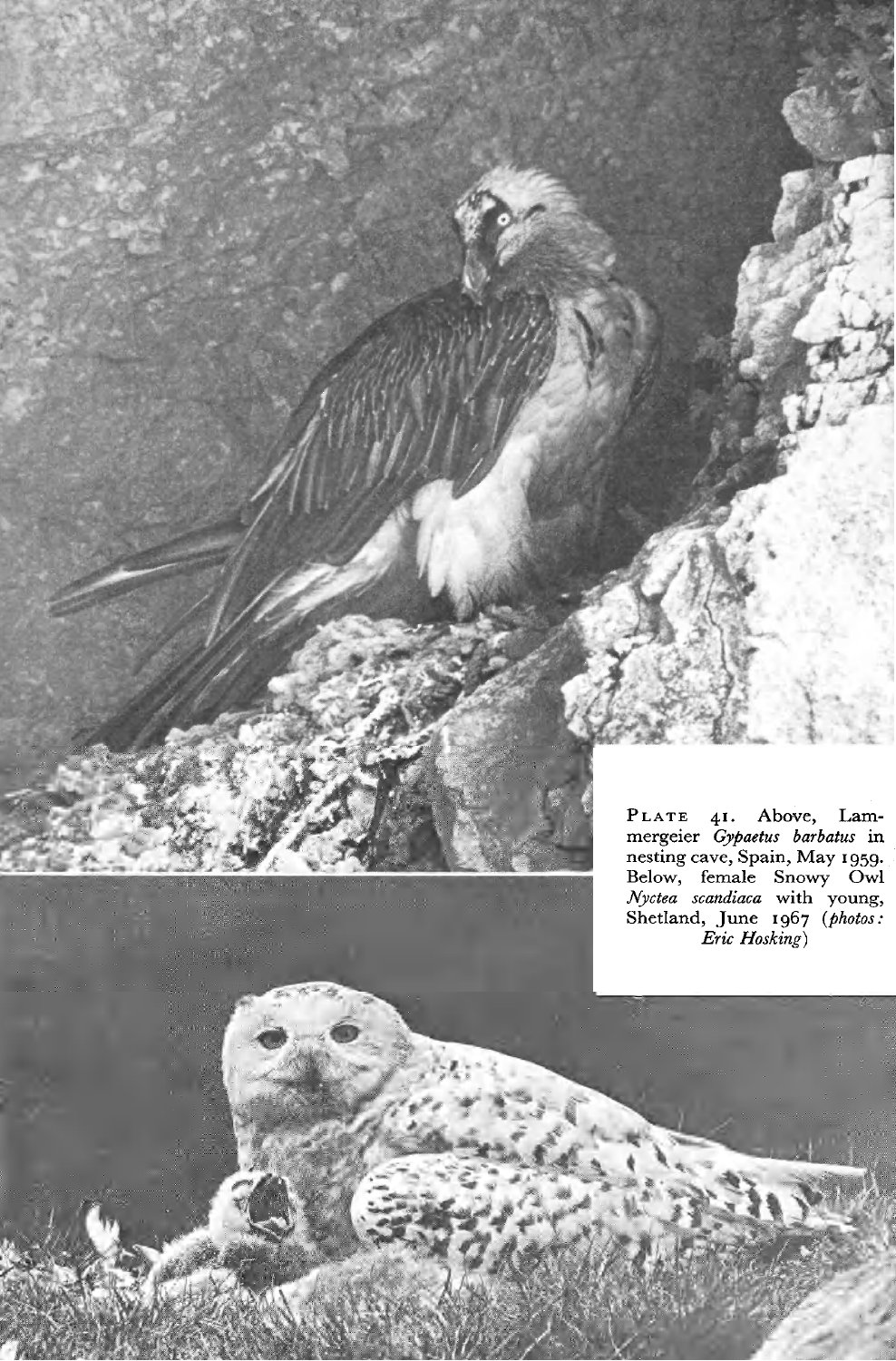

PLAT E 42. Above, Black Vultures *Aegypius monachus* at nest, Spain, May **1972.**  Below, female Marsh Harrier *Circus aeruginosus* at nest with young, Spain, May 1972 *(photos: Eric Hosking)* 

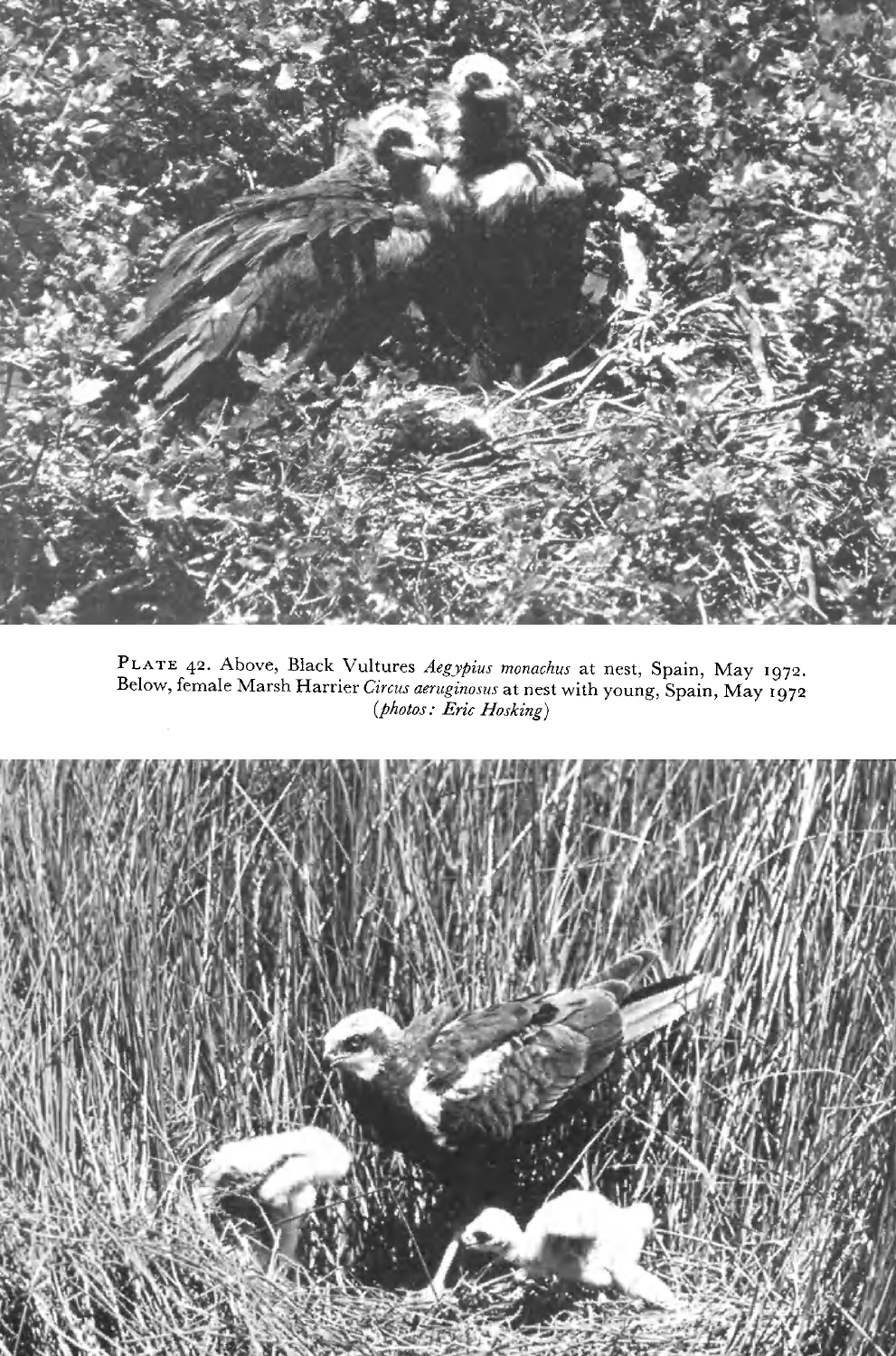

PLAT E 43. Above, massed waders, mainly Knots *Calidris canutus,* but also Curlews *Numenius arquata,* Oystercatchers *Haematopus ostralegus,* Redshanks *Tringa totanus*  and Bar-tailed Godwit Limosa lapponica, Hilbre Island, Cheshire, October 1968. Below, Spotted Redshank *Tringa erythropus,* Minsmere, Suffolk, early August 1966 *(photos: Eric Hosking)* 

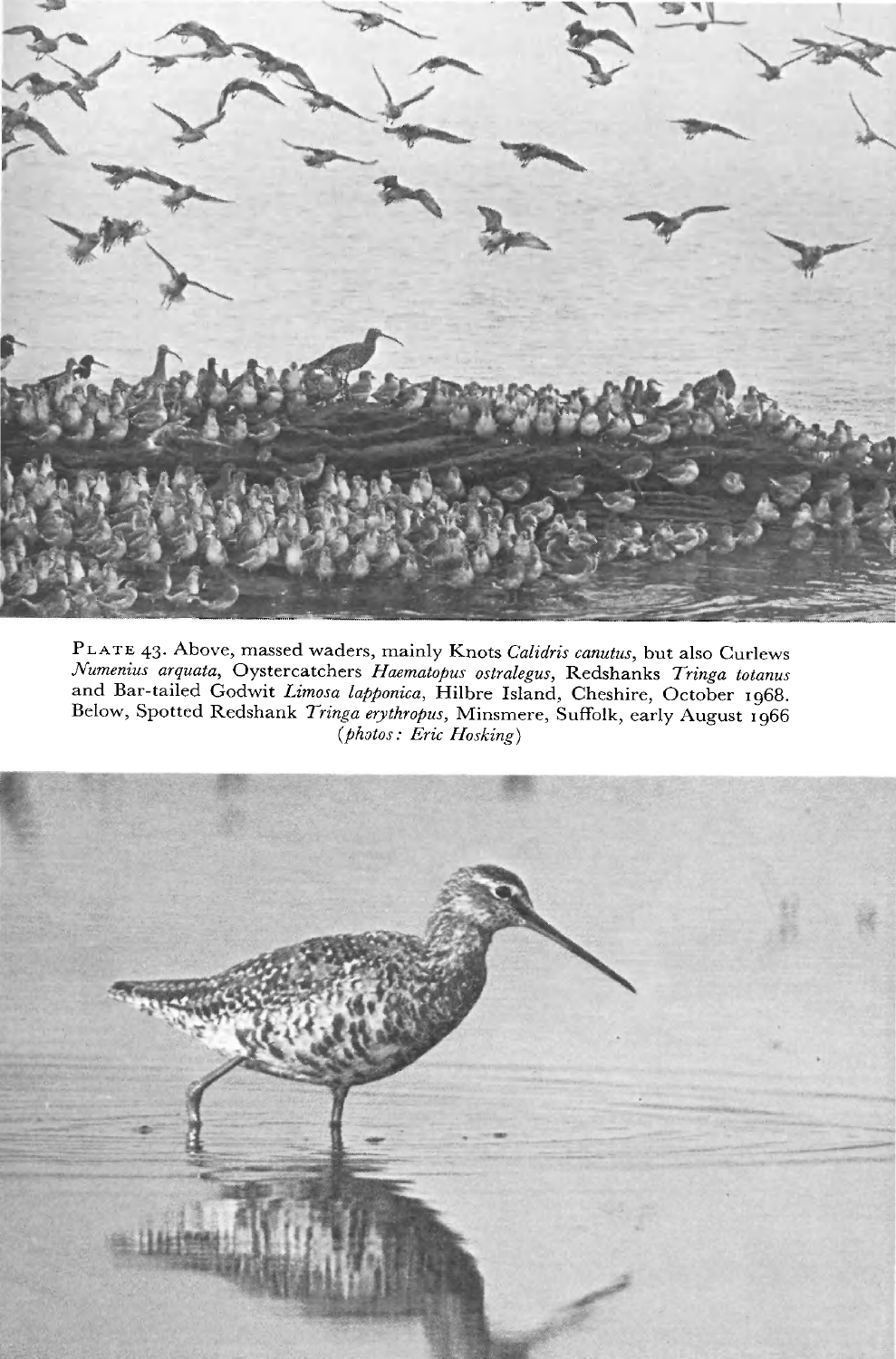

PLAT E 44. Above, Grasshopper Warbler *Locustella naevia* at nest with young, Suffolk, June 1953. Below, male and female Little Bitterns *Ixobrychus minutus* at nest, Netherlands, June 1952 (*photos: Eric Hosking*)

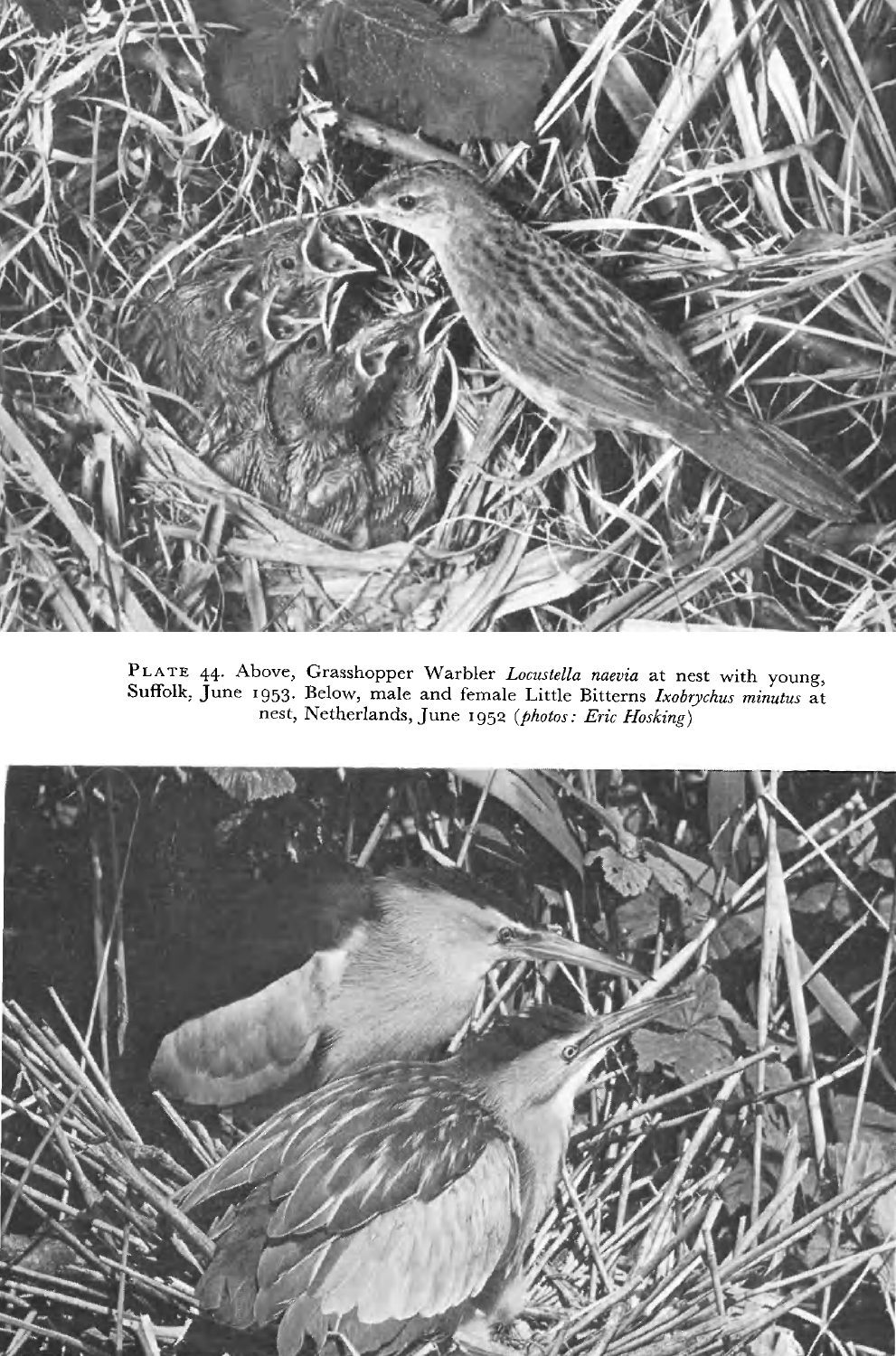

PLAT E 45. Top, Little Egret *Egretta garzetta* at nest, Spain, May 1956. Bottom, Eagle Owl *Bubo bubo* at nest with young, Norway, May 1964 *(photos: Eric Hosking)*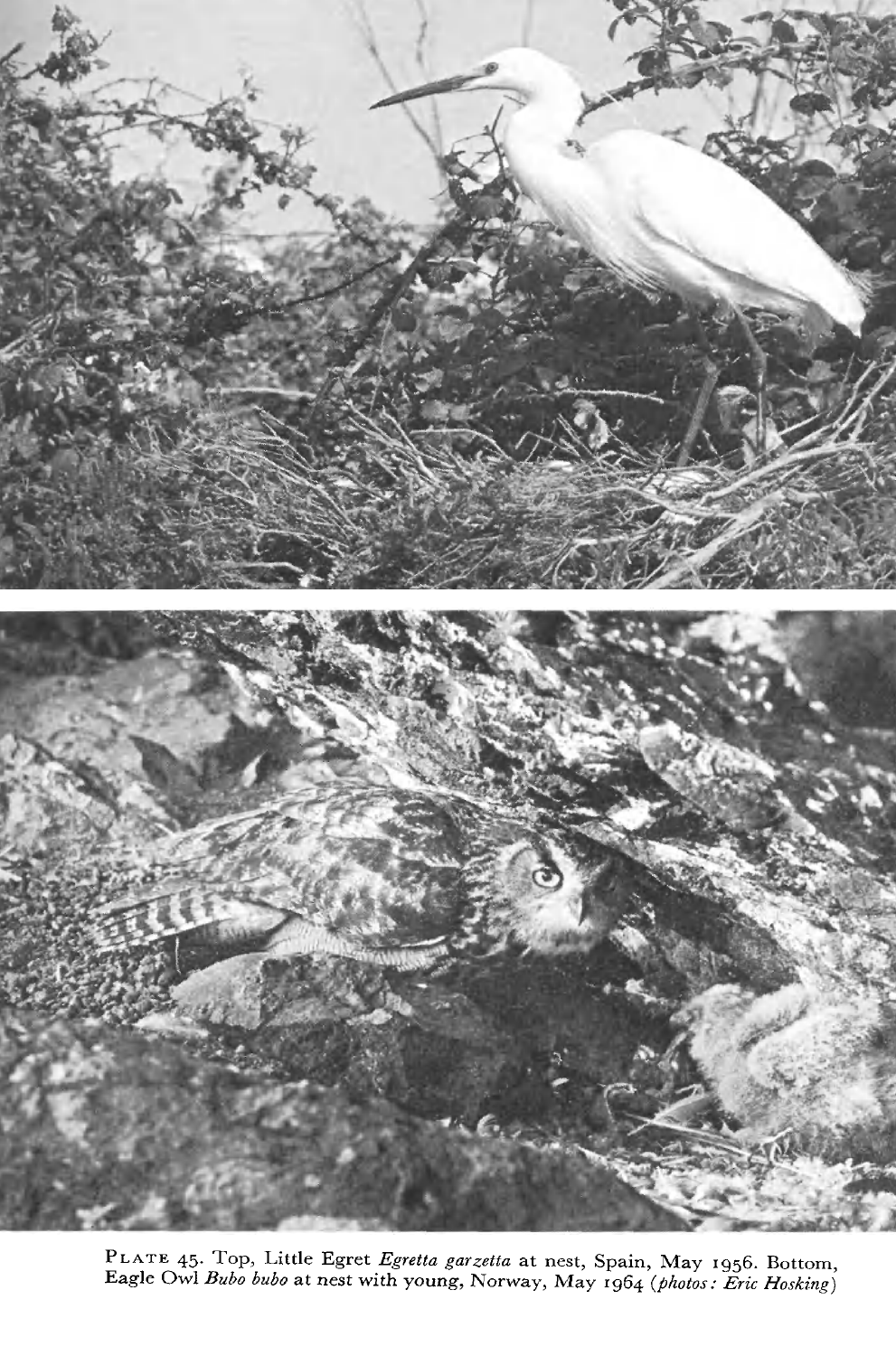

PLATE 46. Great Skua Stercorarius skua, Shetland, June 1968 (photo: Eric Hosking)



Greenshank *Tringa nebularia* settling on to eggs, Sutherland, June 1976 (photo: *Eric Hosking')*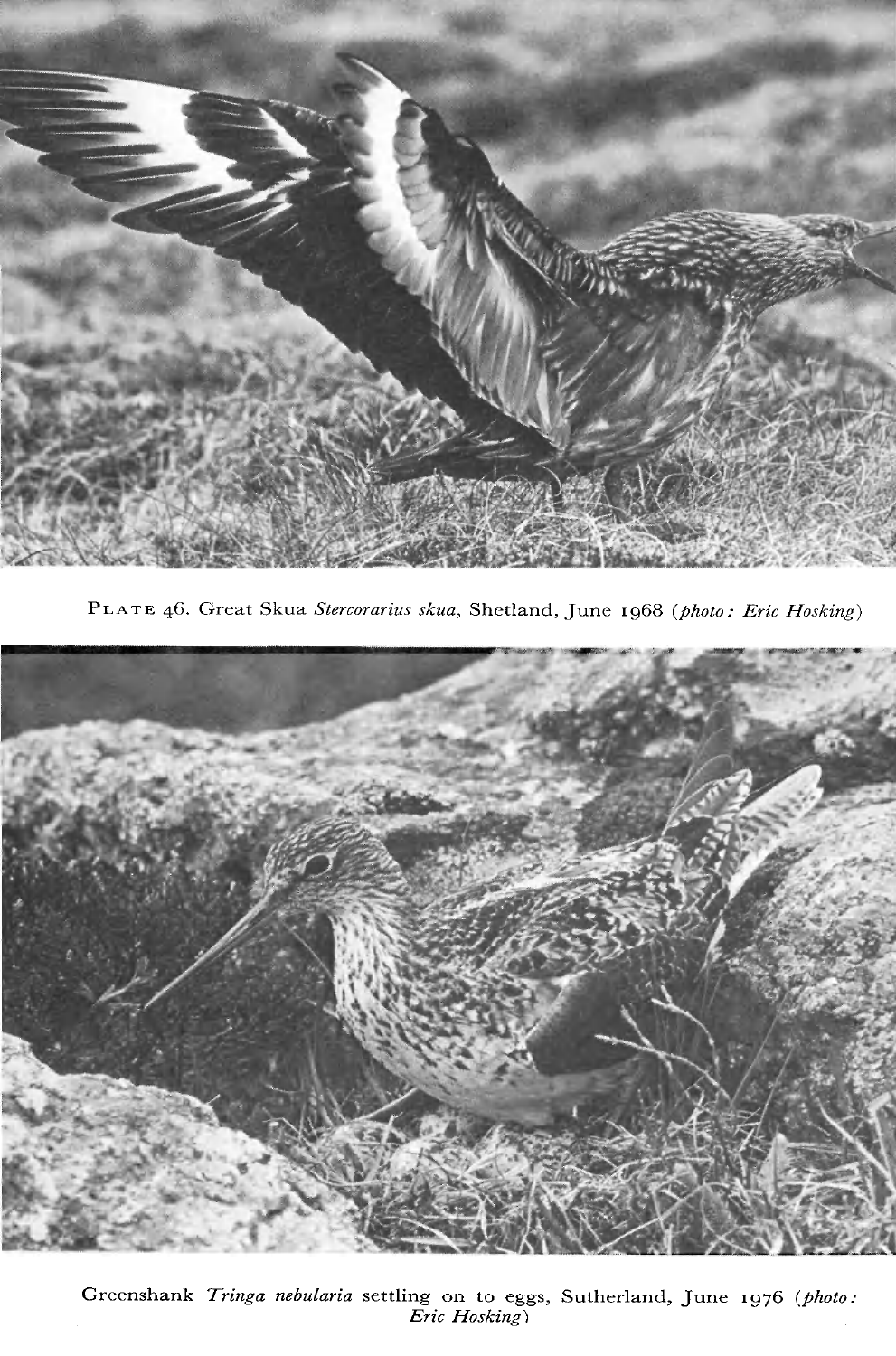



PLATE 47. More 1975 rarities (pages 321-368). Top, Desert Warbler *Sylvia nana,* Humbcrside, October *(pkcto: K. Atkin).*  Bottom left, Lesser Yellowlegs *Xringa fiavipes,* Devon, November; right, Black-and-White Warbler *Mniotilta varia,*  Scilly, September *(photos: Nigel Tucker)*